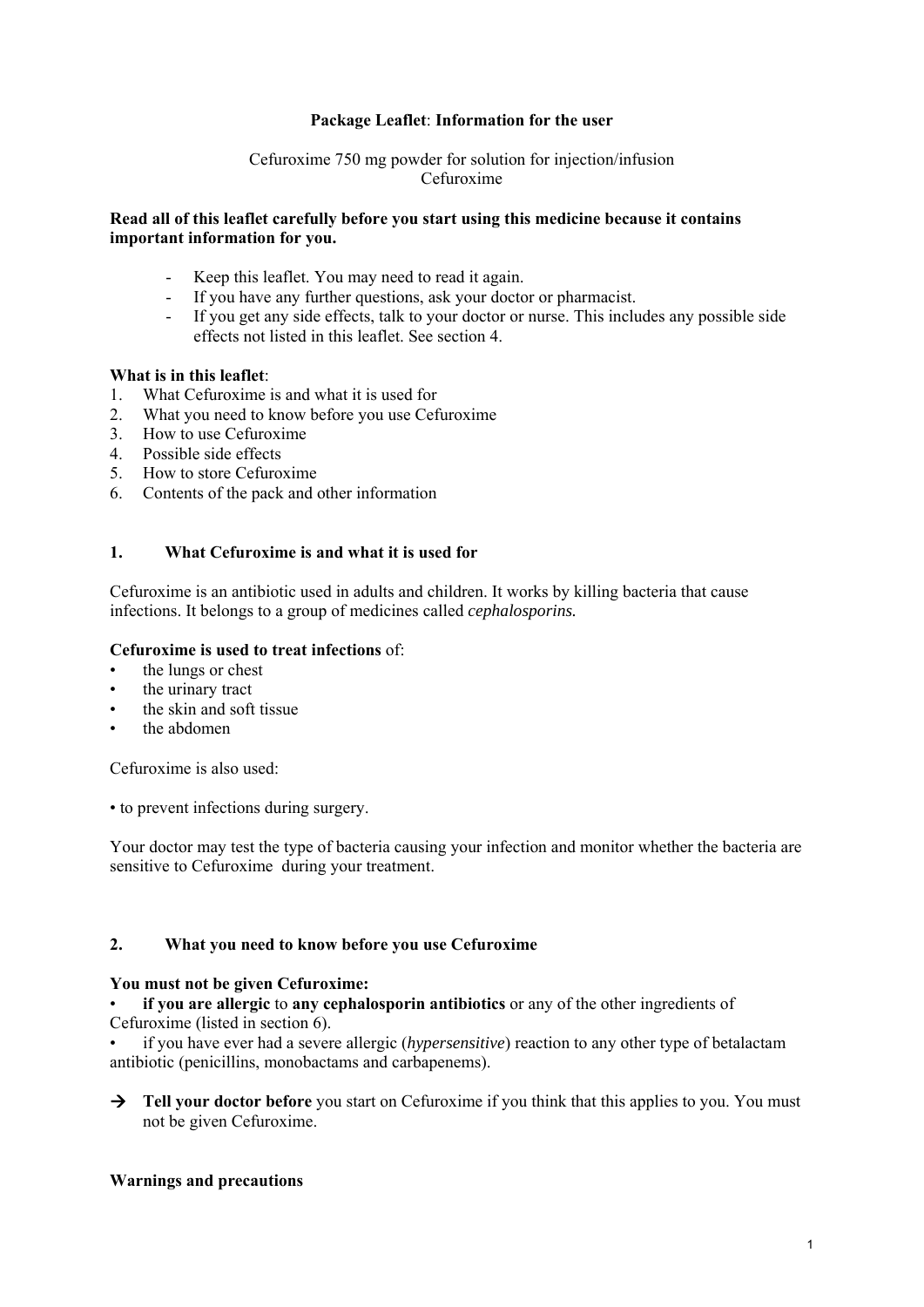Talk to your doctor, pharmacist or nurse before using Cefuroxime. You must look out for certain symptoms such as allergic reactions, skin rashes, gastrointestinal disorders such as diarrhoea or fungal infections while you are being given Cefuroxime. This will reduce the risk of possible problems. See ('*Conditions you need to look out for*') in section 4. If you have had any allergic reaction to other antibiotics such as penicillin, you may also be allergic to Cefuroxime.

## **If you need a blood or urine test**

Cefuroxime can affect the results of urine or blood tests for sugar and a blood test known as the *Coombs test*. If you are having tests:

**Tell the person taking the sample** that you have been given Cefuroxime.

## **Other medicines and Cefuroxime**

Tell your doctor if you are taking any other medicines, if you've started taking any recently or you start taking new ones. This includes medicines you can obtain without a prescription.

Some medicines may affect how Cefuroxime works, or make it more likely that you'll have side effects. These include:

- **aminoglycoside-type antibiotics**
- water tablets (diuretics), such as furosemide
- **probenecid**
- **oral anticoagulants**

**Tell your doctor** if this applies to you. You may need extra check-ups to monitor your renal function while you are taking Cefuroxime.

## **Pregnancy and breast-feeding and fertility**

Tell your doctor before you are given Cefuroxime:

- if you are pregnant, think you might be pregnant or are planning to become pregnant
- if you are breastfeeding

Your doctor will consider the benefit of treating you with Cefuroxime against the risk to your baby.

### **Driving and using machines**

Don't drive or use machines if you do not feel well.

### **Cefuroxime contains sodium.**

This medicine contains 40.63 mg of sodium (main component of cooking salt) is each vial. This is equivalent to 2 % of the recommended maximum daily dietary intake of sodium for an adult.

## **3. How to use Cefuroxime**

**Cefuroxime is usually to be given by a doctor or nurse.** It can be given as a **drip** (intravenous infusion) or as an **injection** directly into a vein or into a muscle.

### **The usual dose**

The correct dose of Cefuroxime for you will be decided by your doctor and depends on: the severity and type of infection, whether you are on any other antibiotics; your weight and age; how well your kidneys are working.

### **Newborn babies (0 - 3 weeks)**

**For every 1 kg the baby weighs,** they'll be given 30 to 100 mg Cefuroxime per day divided in two or three doses.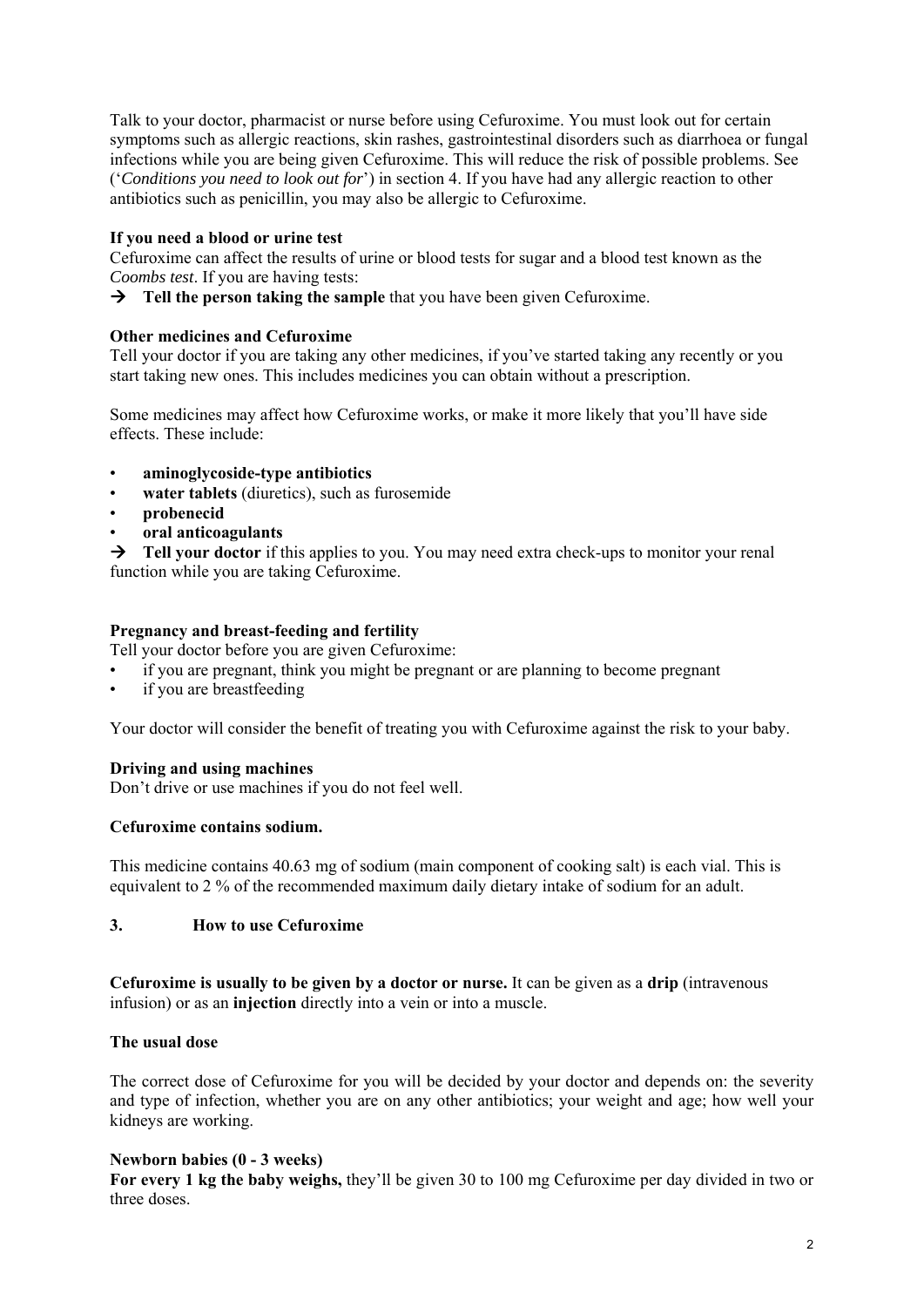## **Babies (over 3 weeks) and children**

**For every 1 kg the baby or child weighs**, they'll be given 30 to 100 mg of Cefuroxime per day divided in three or four doses.

## **Adults and adolescents**

750 mg to 1.5 g of Cefuroxime two, three or four times daily. Maximum dose: 6 g per day. **Patients with kidney problems** 

If you have a kidney problem, your doctor may change your dose. **Talk to your doctor** if this applies to you.

# **4. Possible side effects**

Like all medicines this medicine can cause side effects, although not everybody gets them.

## **Conditions you need to look out for**

A small number of people taking Cefuroxime get an allergic reaction or potentially serious skin reaction. Symptoms of these reactions include:

• **severe allergic reaction**. Signs include **raised and itchy rash**, **swelling**, sometimes of the face or mouth causing **difficulty in breathing**.

• **skin rash,** which may **blister**, and looks like **small targets** (central dark spot surrounded by a paler area, with a dark ring around the edge).

• **a widespread rash** with **blisters** and **peeling skin.** (These may be signs of *Stevens-Johnson syndrome* or *toxic epidermal necrolysis*).

### **Other symptoms you need to be aware of while taking Cefuroxime include:**

• **fungal infections** on rare occasions, medicines like Cefuroxime can cause an overgrowth of yeast (*Candida*) in the body which can lead to fungal infections (such as thrush). This side effect is more likely if you take Cefuroxime for a long time.

 **severe diarrhoea (***Pseudomembranous colitis***).** Medicines like Cefuroxime can cause inflammation of the colon (large intestine), causing severe diarrhoea, usually with blood and mucus, stomach pain, fever

 **Contact a doctor, pharmacist or nurse immediately if you get any of these symptoms.** 

## **Common side effects**

These may affect **up to 1 in 10 people:** 

- injection site pain, swelling and redness along a vein.
- **Tell your doctor** if any of these are troubling you.

Common side effects that may show up in blood tests:

- increases in substances (*enzymes*) produced by the liver
- changes in your white blood cell count (*neutropenia* or *eosinophilia*)
- low levels of red blood cells *(anaemia)*

### **Uncommon side effects**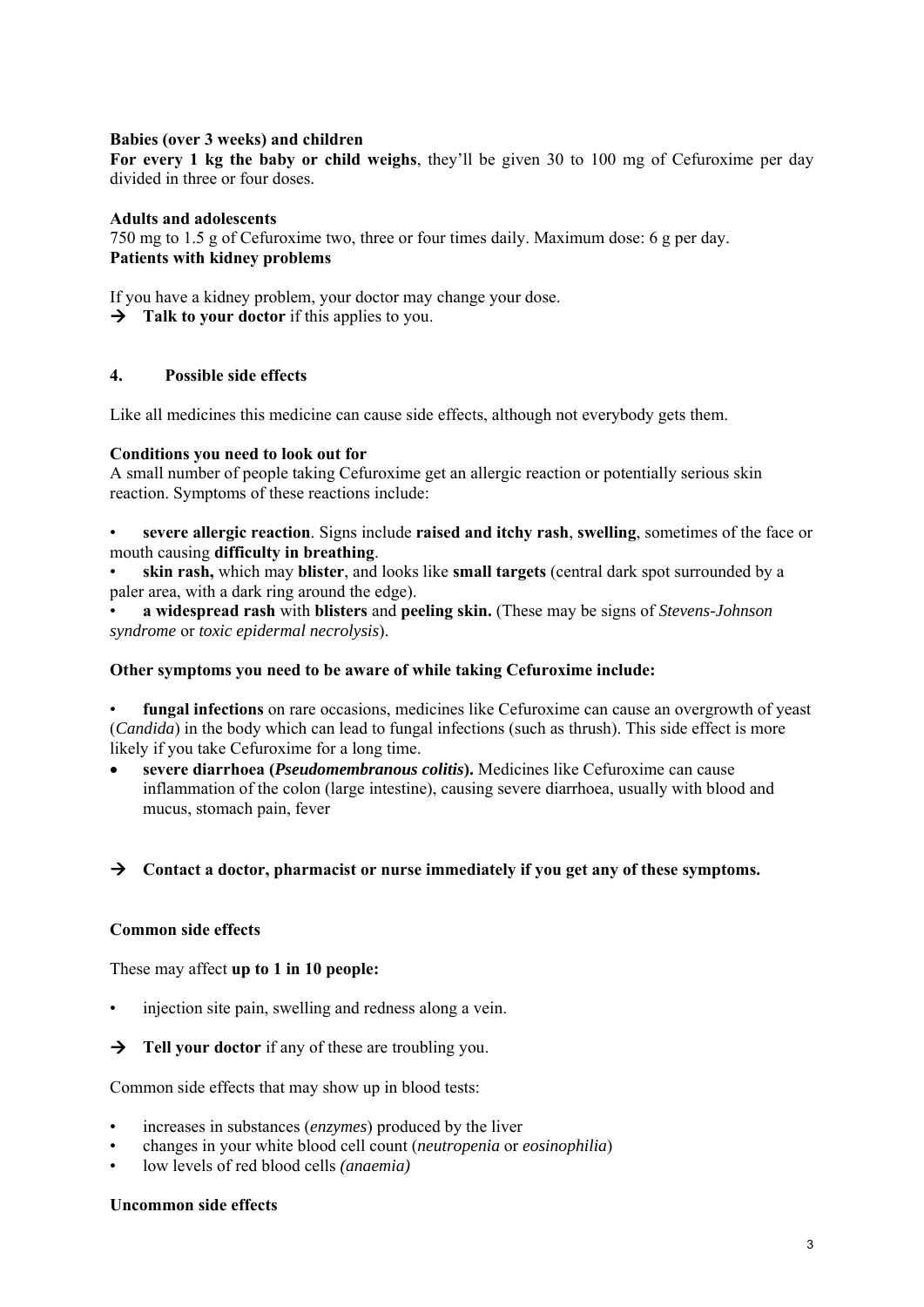These may affect **up to 1 in 100 people:** 

- skin rash, itchy, bumpy rash (*hives*)
- diarrhoea, nausea, stomach pain
- **Tell your doctor** if you get any of these.

Uncommon side effects that may show up in blood tests:

- low levels of white blood cells (*leucopenia*)
- increase in bilirubin (a substance produced by the liver)
- positive Coomb's test.

## **Other side effects**

Other side effects have occurred in a very small number of people but their exact frequency is unknown:

- fungal infections
- high temperature (*fever*)
- allergic reactions
- inflammation of the colon (large intestine), causing diarrhoea, usually with blood and mucus, stomach pain
- inflammation in the kidney and blood vessels
- red blood cells destroyed too quickly *(haemolytic anaemia)*.
- skin rash, which may blister, and looks like small targets (central dark spot surrounded by a paler area, with a dark ring around the edge) *erythema multiformae.*
- **Tell your doctor** if you get any of these.

Side effects that may show up in blood tests:

- decrease in number of blood platelets (cells that help blood to clot *thrombocytopenia*)
- increase in levels of urea nitrogen and serum creatinine in the blood.

# **Reporting of side effects**

If you get any side effects, talk to your doctor or nurse. This includes any possible side effects not listed in this leaflet. By reporting side affects you can help provide more information on the safety of this medicine.

For UK – You can also report side effects directly via the Yellow Card Scheme at: www.mhra.gov.uk/yellowcard

For Ireland – via HPRA Pharmacovigilance, Earlsfort Terrace, IRL-Dublin 2: Tel +353 1 6764971; Fax +353 1 676 2517. Website: www.hpra.ie; Email: medsafety@hpra.ie

# **5. How to store Cefuroxime**

Keep this medicine out of the sight and reach of children.

Do not use this medicine after the expiry date which is stated on the pack after EXP. The expiry date refers to the last day of that month.

Do not store above 25°C. Keep the vials in outer carton in order to protect from light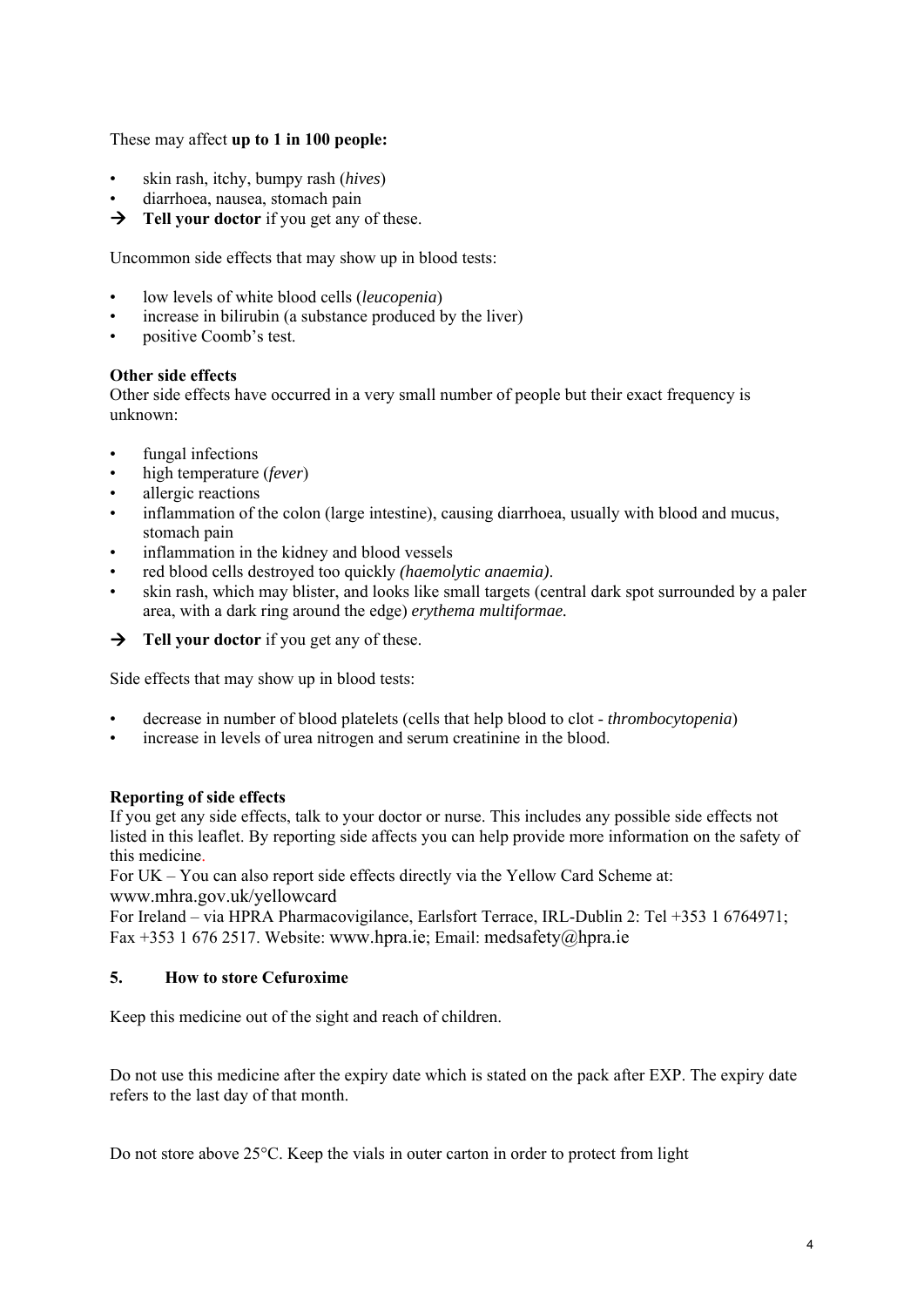Once Cefuroxime powder is made up into a suspension/ solution for injection, it should be used immediately. If not used immediately, the ready-to-use solution/suspension should be stored in the refrigerator (between  $2 - 8$  °C) and used within 5 hours.

Do not use Cefuroxime if you notice visible signs of deterioration such as particulate matter and discoloration. Any unused solution/suspension should be thrown away.

Do not throw away any medicines via wastewater or household waste. Your doctor or nurse will dispose of any medicine that is no longer required. These measures will help to protect the environment.

## **6. Contents of the pack and other information**

## **What Cefuroxime contains:**

The active substance is cefuroxime (750 mg) as cefuroxime sodium.

## **What Cefuroxime looks like and contents of the pack:**

Cefuroxime powder is normally mixed with water for injection to make up a clear solution for injection or infusion into veins (intravenous) or to make up a suspension for injection into muscles (intramuscular). Once made up, your doctor may mix the Cefuroxime solution with other suitable fluids for infusion. Solutions and suspensions can range in colour from clear to yellow coloured depending on concentration, diluent and storage conditions used.

Cefuroxime 750 mg powder for suspension for injection or solution for injection/infusion comes in packs containing 1 and 10 glass vials of powder, closed with rubber stoppers, aluminium caps and blue plastic flip-off caps together.

Not all the pack sizes may be marketed.

# **Marketing Authorisation Holder and Manufacturer:**

Marketing Authorisation Holder: For UK Fresenius Kabi Limited Cestrian Court, Eastgate Way, Manor Park, Runcorn, Cheshire, WA7 1NT, UK

For IRL Fresenius Kabi Deutschland GmbH Else-Kroener Strasse 1 Bad Homburg v.d.H 61352, Germany

### **Manufacturer:**

Labesfal – Laboratorios Almiros SA Lagedo, 3465-157 Santiago Besteiros, Portugal.

## **This medicinal product is authorised in the Member States of the EEA under the following names:**

| <b>Name of the Member State</b> | Name of the medicinal product                                |
|---------------------------------|--------------------------------------------------------------|
| Belgium                         | Cefuroxim Fresenius Kabi 750 mg, poeder voor oplossing       |
|                                 | voor injectie of infusie, poudre pour solution injectable ou |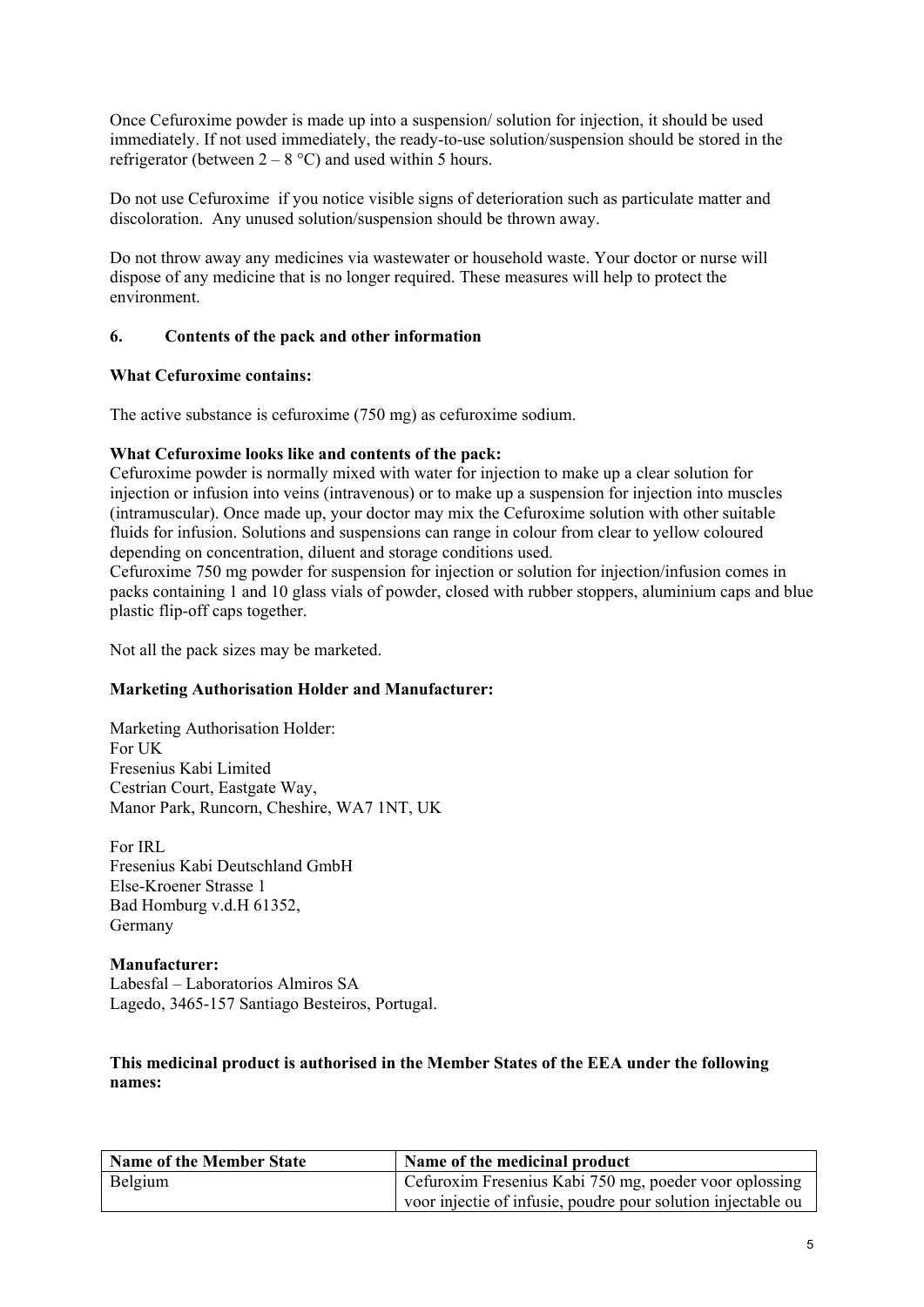|                 | pour perfusion, Pulver zur Herstellung einer<br>Injektionslösung/Infusionslösung |  |  |
|-----------------|----------------------------------------------------------------------------------|--|--|
| Czech Republic  | Cefuroxim Kabi 750 mg,                                                           |  |  |
| Denmark         | Cefuroxim Fresenius Kabi 750 mg                                                  |  |  |
|                 |                                                                                  |  |  |
| Greece          | CefuroximeKabi, κόνις για παρασκευή διαλύματος για                               |  |  |
|                 | ένεση/έγχυση, 750mg                                                              |  |  |
| France          | CEFUROXIME KABI 750 mg, poudre pour solution                                     |  |  |
|                 | injectable ou pour perfusion                                                     |  |  |
| Hungary         | Cefuroxim Kabi 750 mg por oldatos injekcióhoz vagy                               |  |  |
|                 | infúzióhoz                                                                       |  |  |
| Ireland         | Cefuroxime 750 mg powder for solution for                                        |  |  |
|                 | injection/infusion                                                               |  |  |
| Netherlands     | Cefuroxim Fresenius Kabi 750 mg poeder voor oplossing                            |  |  |
|                 | voor injectie/infusie                                                            |  |  |
| Norway          | Cefuroxim Fresenius Kabi 750 mg                                                  |  |  |
| Poland          | Cefuroxim Kabi                                                                   |  |  |
| Sweden          | Cefuroxim Fresenius Kabi 750 mg pulver till injektions-                          |  |  |
|                 | /infusionsvätska, lösning                                                        |  |  |
| Slovak Republic | Cefuroxim Kabi750 mg                                                             |  |  |
| United Kingdom  | Cefuroxime 750 mg, powder for solution for                                       |  |  |
|                 | injection/infusion                                                               |  |  |

# **This leaflet was last revised in 09/2020**

--------------------------------------------------------------------------------------------------------------

The following information is intended for healthcare professionals only:

### **Instructions for reconstitution**

Addition volumes and solution/suspension concentrations, which may be useful when fractional doses are required

| Addition volumes and solution/suspension concentrations, which may be useful when fractional |                                                            |                                         |                                                           |                                    |  |  |
|----------------------------------------------------------------------------------------------|------------------------------------------------------------|-----------------------------------------|-----------------------------------------------------------|------------------------------------|--|--|
| doses are required                                                                           |                                                            |                                         |                                                           |                                    |  |  |
|                                                                                              | Vial size                                                  | Amount of<br>water to be<br>added (ml)  | Approximate<br>cefuroxime<br>concentration<br>$(mg/mL)**$ | Resulting product                  |  |  |
| 750 mg                                                                                       | intramuscular<br>intravenous bolus<br>intravenous infusion | 3 mL<br>at least 6 mL<br>at least 6 mL* | 216<br>116<br>116                                         | Suspension<br>Solution<br>Solution |  |  |

*\*Reconstituted solution to be added to 50 or 100 ml of compatible infusion fluid (see information on compatibility, below)* 

*\*\* The resulting volume of the solution/suspension of cefuroxime in reconstitution medium is increased due the displacement factor of the drug substance resulting in the listed concentrations in mg/ml.* 

As for all parenteral medicinal products, inspect the reconstituted solution or suspension visually for particulate matter and discoloration prior to administration